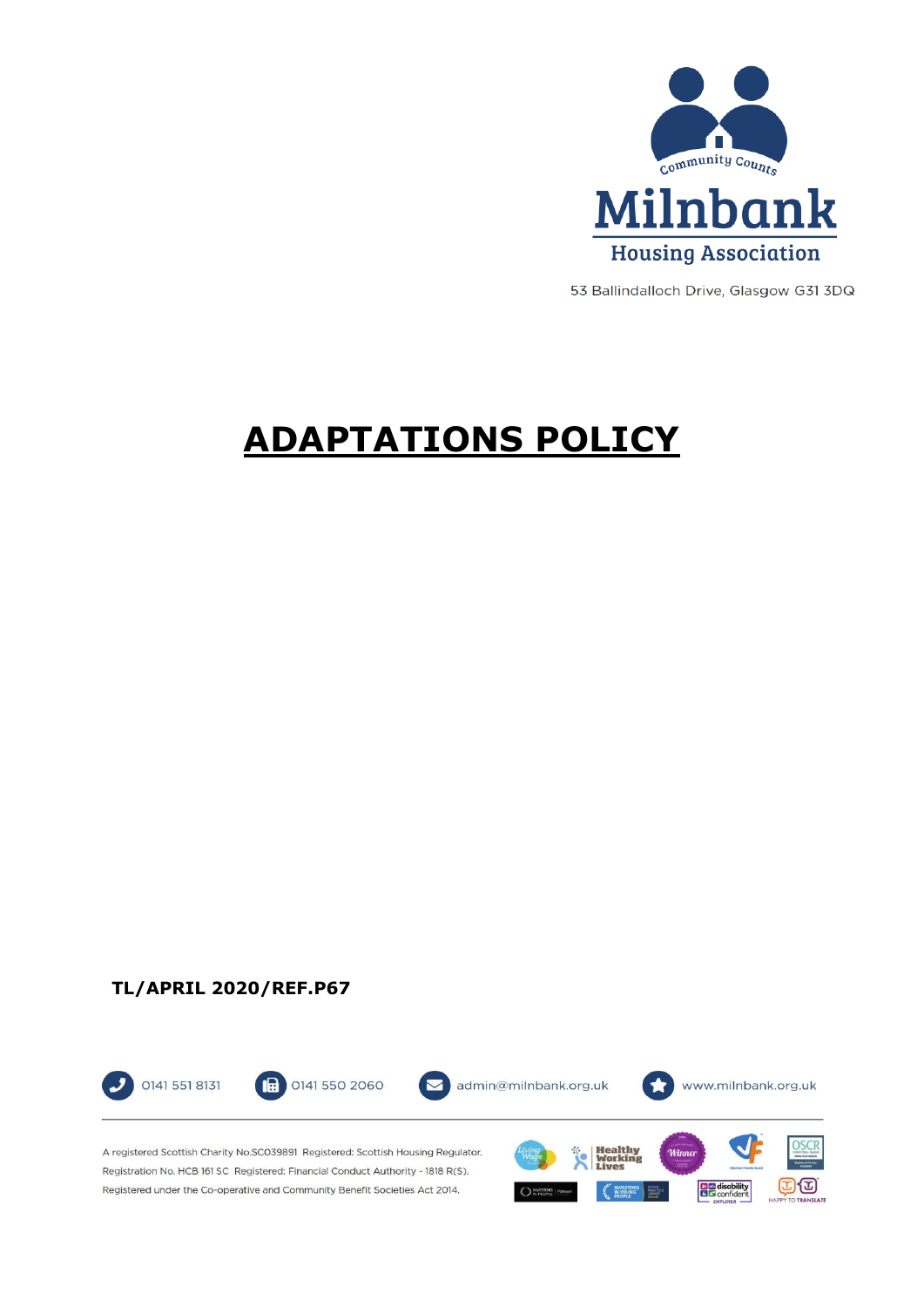# **1. Introduction**

This policy sets out the key principles that will be used by Milnbank Housing Association (MHA) in relation to the management of Medical Adaptations.

It is MHA's policy to respond wherever possible to adaptation requests (via the Occupational Therapist) for tenants or members of their family with a disability or a specific housing need. Any request will be considered in line with the availability of funding to carry out such work on an annual basis.

The Adaptations Policy has been set by the Management Committee of MHA and will be operated by relevant staff of MHA e.g. Asset Management, Community Engagement & Housing Services.

In relation to the Medical Adaptation process the Policy covers the following:

- Initial Referrals
- Referral Acceptance/Prioritisation/Refusal
- Re-allocation of Adapted Property
- Quality Control & Customer Satisfaction
- Maintenance/Replacement /Removal Adaptation
- Funding
- Monitoring & Review

# **2. General Aims & Objectives**

The Adaptations Policy aims to ensure that the Association effectively administers referrals from Social Work Services Occupational Therapists for adaptations that will enable disabled tenants and tenants with specific housing needs to continue to live in their home. A list of adaptation works carried out by the Association is detailed in **Appendix 1** – this list is not exhaustive and other referrals may be considered on a case by case basis.

The main objectives of this policy include:

- supporting the independence and dignity of tenants by undertaking adaptations to their existing properties to improve quality of life;
- acknowledging that in some instances construction type and financial constraints may prohibit the successful adaptation of a property;
- maximising grant funding available from the Scottish Government;
- ensuring that the Association carries out adaptations that are appropriate to the tenant's needs and therefore, utilised to their full potential;
- ensuring that the Association makes best use of its housing stock and resources available by allocating vacant adapted houses to tenants with similar medical needs;
- having systems and procedures in place, which ensure that the medical adaptations process is carried out efficiently, effectively and economically for both Association and tenant;
- Reviewing policies, procedures and systems regularly to ensure they are up to date and reflect current best practice guidance and legislation.
- Responding promptly to referrals for adaptations.
- fully comply with our legal obligations and Outcomes 1 and 11 as set out in The Scottish Social Housing Charter
- Develop robust management information systems for monitoring and reporting performance in the Annual Return on the Charter which can be independently verified.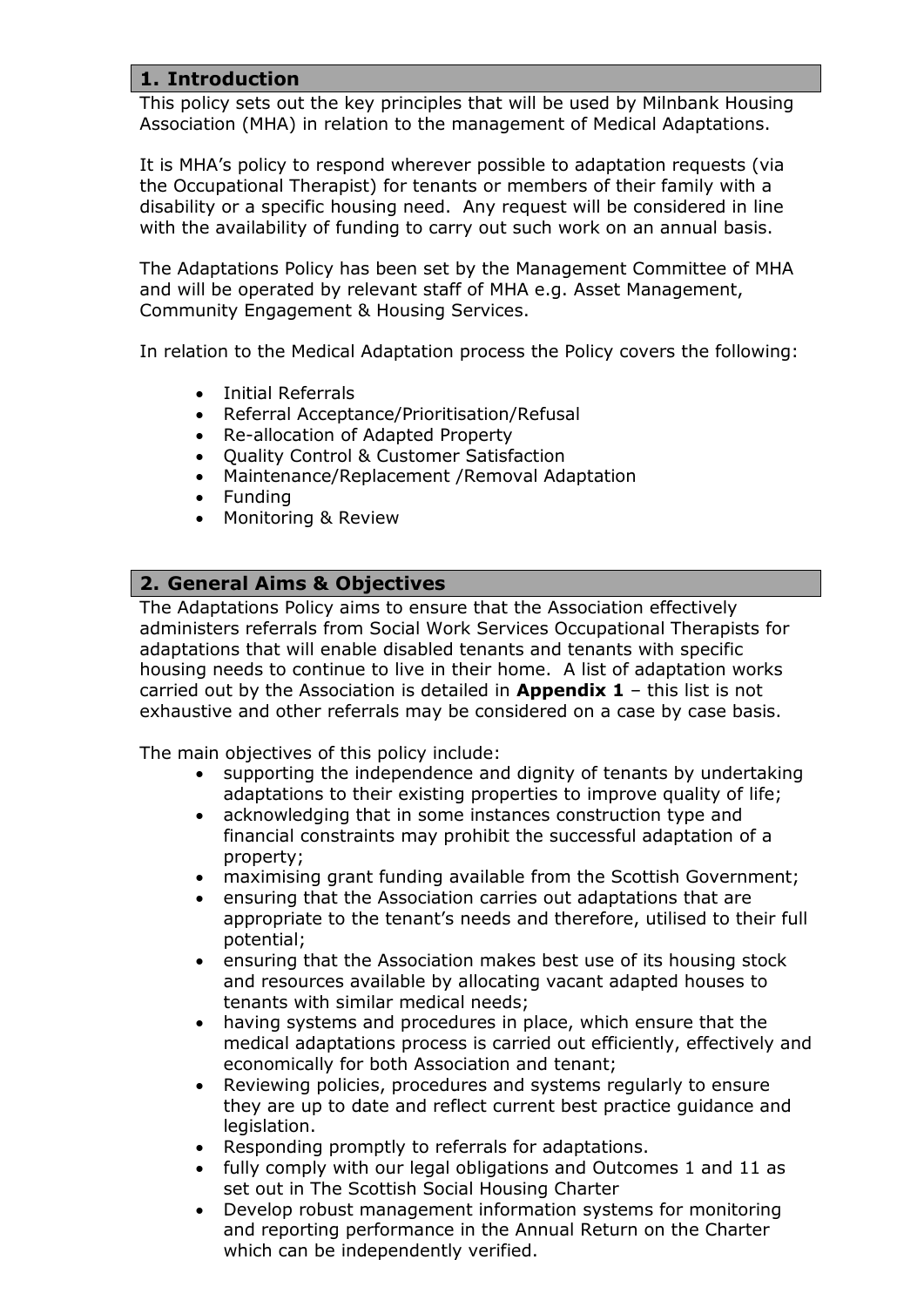Provide an annual Adaptations Report to Committee, including all adaptations completed and funding received.

# **3. Legislation & Best Practice Guidance**

MHA will comply with all relevant performance standards or any targets set down to deliver adaptations to the homes of disabled people in order to meet their needs and statutory entitlements.

MHA Adaptations Policy is consistent with our Tenancy Sustainment Policy and complies with MHA's Equality Policy to ensure equality of treatment for all tenants without discrimination or prejudice.

MHA recognises that confidentiality is important to tenants and will treat their tenancy information in the strictest confidence under the Data Protection Act 1998 and in line with MHA's Openness and Confidentiality Policy.

#### **4. Adaptations**

#### **Referrals**

The Occupational Therapist (OT) Section of the Social Work Services has the responsibility for identifying and assessing the need for all adaptations works. The Association will offer assistance to tenants to complete referral forms or provide details on the relevant persons to contact within the Social Work Services to arrange for an assessment to be carried out.

The existence of the self-assessment is noted where tenants can self-assess for internal and external hand rails ONLY.

Each application is considered on a case by case basis by Asset Management, Community Engagement and Housing Services.

In the first instance the Asset Management Function will acknowledge receipt of any referrals for adaptations to the tenant in writing to give an indication of the likely timescale for the processing of any work. If at that stage there is lack of funding to carry out the adaptation or the adaptation is not possible the tenant will be advised of this.

#### **Referral Acceptance/Prioritisation/Refusal**

The Association will maintain a list of applicants graded by priority based upon referrals from the OT. Due to funding it may only be possible to progress referrals by priority e.g. Priority 1 (P1). Where referrals fall below this grade they will be retained on file and may only be funded if additional resources become available. However should a tenant's condition change whilst on the waiting list, their points maybe reviewed and an updated referral supported by the OT.

The OT will complete the referral form which identifies the priority of the works and recommend the type of work required to meet the tenant's needs.

On receipt of the referral from the OT **Appendix 2** lays out the procedure carried out by the Association on processing the adaptation works from start to completion.

The Association will endeavour to carry out adaptation work which meets the long term needs of its residents, however it also recognises that there may be situations where it is not appropriate to carry out some forms of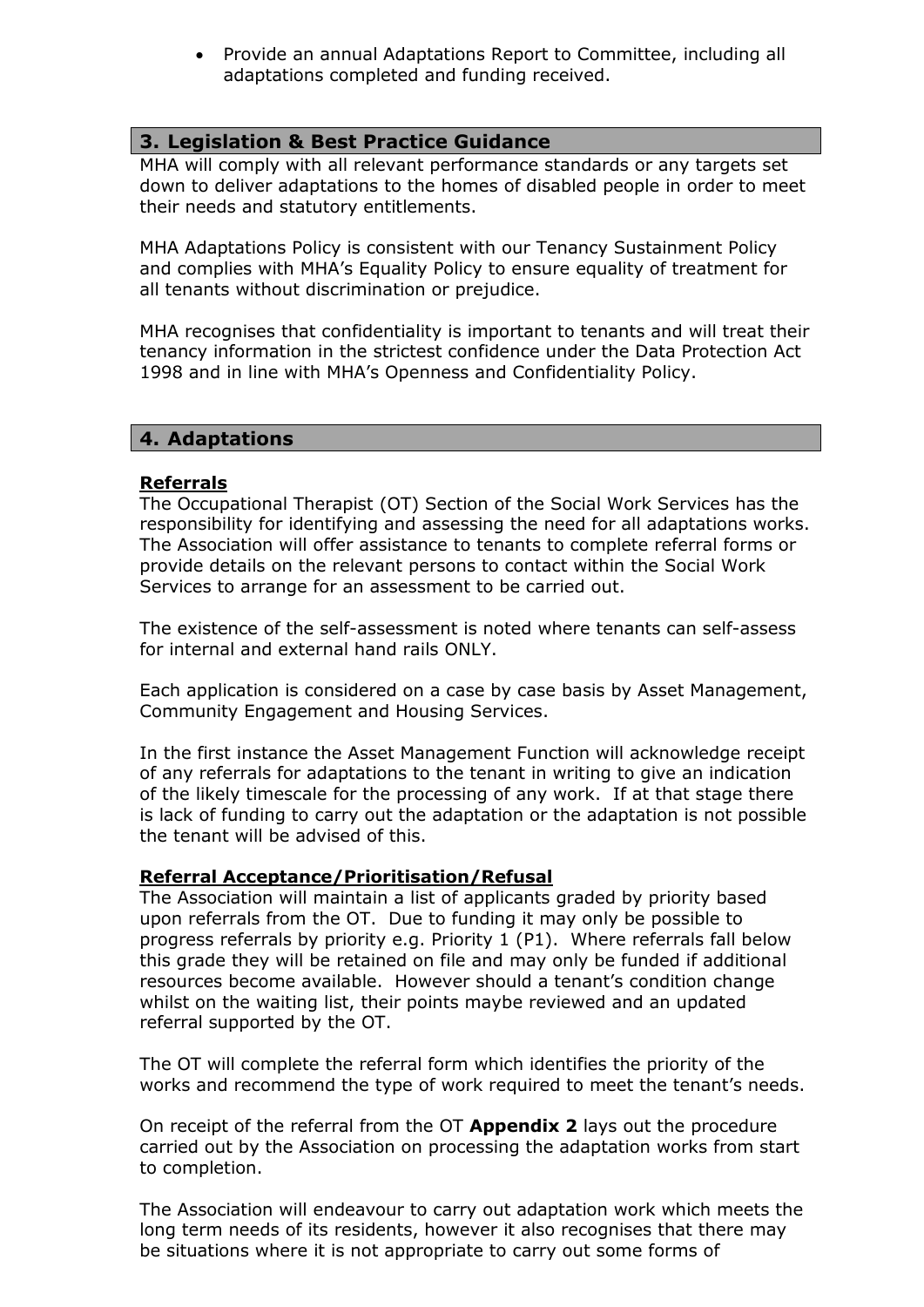adaptation work. For example:

- If the tenant is on the transfer list and other more suitable accommodation is available.
- If the tenants needs are likely to change very soon and the proposed adaptations no longer meets the long term requirements of the tenant.
- There should be sufficient resources available to fund the works.
- The proposed adaptation should not contravene statutory requirements such as planning.
- It is not technically possible to carry out the adaptation.

If the Association refuses to carry out an adaptation, consideration will be given to addressing the tenant's needs with the provision of alternative accommodation within the Association's existing stock. In such an instance the Association will consult with the tenant and the OT to consider alternative housing options. The Association acknowledges the positive impact that adaptation work can have on improving a tenant's quality of life and will seek to arrive at a compromise where possible. Each set of circumstances will be considered on its own merit.

# **Re-Allocation of Adapted Property**

Procedures for the re-allocation of adapted property will be set out in the Association's Allocation Policy.

The Association will endeavour to make best use of its adapted stock by allocating/matching incoming households with such properties who require relevant adaptations.

At the ending of a tenancy and at a pre letting stage, it is the duty of the Association to ensure that EquipU is contacted to uplift any portable adaptive equipment which has been left in the house by an outgoing tenant.

#### **Quality Control & Customer Satisfaction**

The Association's Asset Officer will carry out a post completion inspection of the works to ensure they have been carried out to a high standard and that the tenant is able to make full use of the adaptation.

The OT will be notified that works are complete to enable them to carry out a post inspection of the works to evaluate whether the adaptation has achieved its aim.

#### **Maintenance, Replacement & Removal**

The Association will maintain the costs associated with adaptations from the Asset Management budget.

Where renewal/replacement of an adaptation is required, the Association will attempt to obtain a new recommendation from the OT and make new application for funds.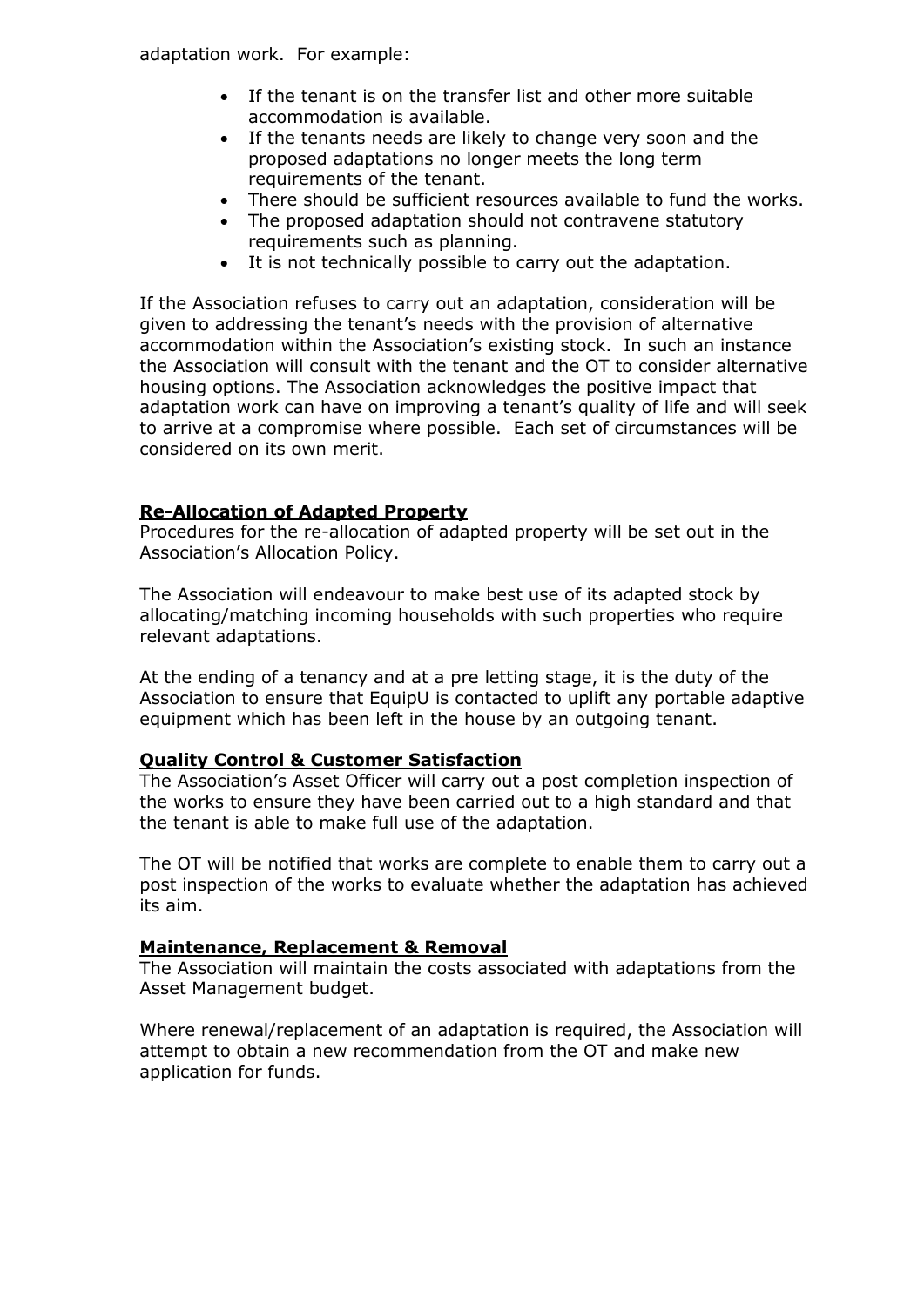# **5. Funding**

The Association's funding is provided by DRS – Housing and Regeneration Services, through the Affordable Housing Supply Programme (AHSP and Scheme of Assistance) to assist with the provision of adaptations to tenants who have been identified as requiring assistance in the form of permanent medical adaptations to allow them to remain in their own home. The amount of funding provided is based on the Association's requirements for the year ahead.

Expenditure on adaptations varies from year to year based upon the needs of individual tenants and also the availability of funding. It is envisaged that MHA could potentially spend significant sums on adaptations given the ageing population and other community care needs.

Adaptations will only go ahead where there is clear confirmation of funding availability. The Association initially fund the adaptation and the grant is claimed retrospectively.

The Asset Manager will monitor the demand and expenditure on adaptations throughout the year. Should additional funding become available the Asset Manager will make an application as soon as possible.

# **6. Monitoring & Review**

- 1. The Asset Manager will be responsible for managing and monitoring the adaptations service.
- 2. MHA will meet the reporting requirements by quarterly reporting to Committee on ARC performance targets.
- 3. Committee will be advised on an annual basis of the nature and cost of adaptations undertaken during the year.
- 4. All adaptations will be recorded on the computerised housing/maintenance system. A separate register will also be maintained which identifies all adaptations carried out by the Association.
- 5. The Association will publicise it Adaptations Policy through our website and through the tenant's newsletter.
- 6. The Adaptations Policy will be subject to review every 3 years or sooner if required by statutory, regulatory or best practice requirements.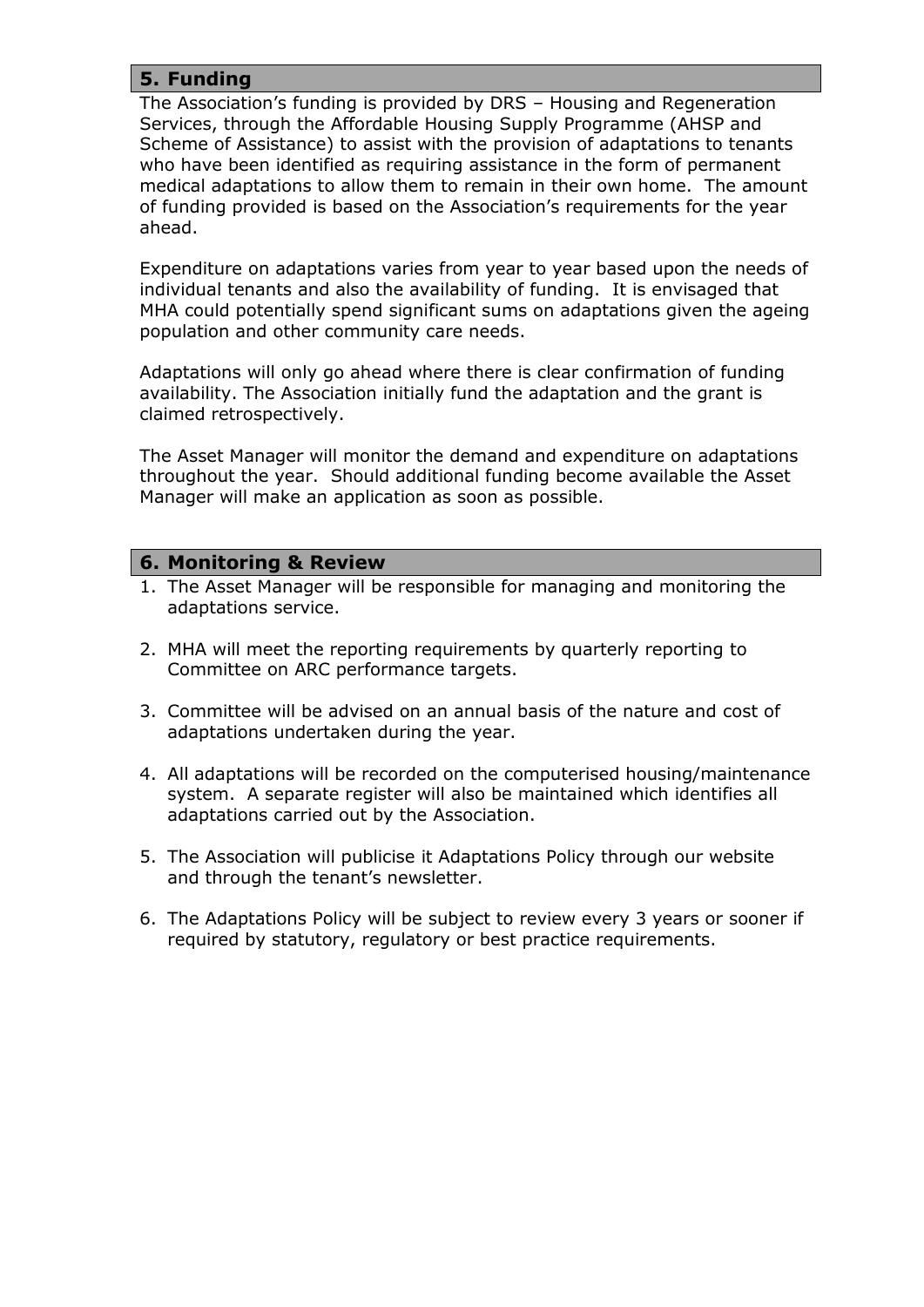# **Eligible Adaptations (List not exhaustive)**

#### **External Adaptations**

- Handrail at front or rear of dwelling
- Widening paths around property
- Modification or widening of steps
- Defining steps for people with visual impairment
- Outdoor lighting
- Paved areas for wheelchairs
- Carport or covered access to property
- Installation of ramp to front / rear access

#### **Internal Adaptations**

- Widening or re-hanging of doors
- Re-positioning of door locks
- Replacing door knobs etc
- Installation of door call, entry phone and door unlock systems
- Additional stair rail
- Alterations to windows
- Installation of stair lift
- Vertical hoist including reinforcing ceilings and provision of hoist track
- Provision of level access shower, adapted bath etc
- Alteration or relocation of taps, power supplies, lights, sockets and heating appliances
- Storage space for wheelchair
- Acoustic insulation
- Warning or alarm systems
- Non-slip or tactile surfaces
- Letter cages or delivery shelf
- Alterations to kitchen storage or equipment (excluding full re-design)

#### **Major Works**

- Extensions or alterations to provide suitable bedroom or bathroom for a disabled person
- Vertical through floor lift
- Re-design of existing kitchen
- Creation of hard standings or other extensive external alterations